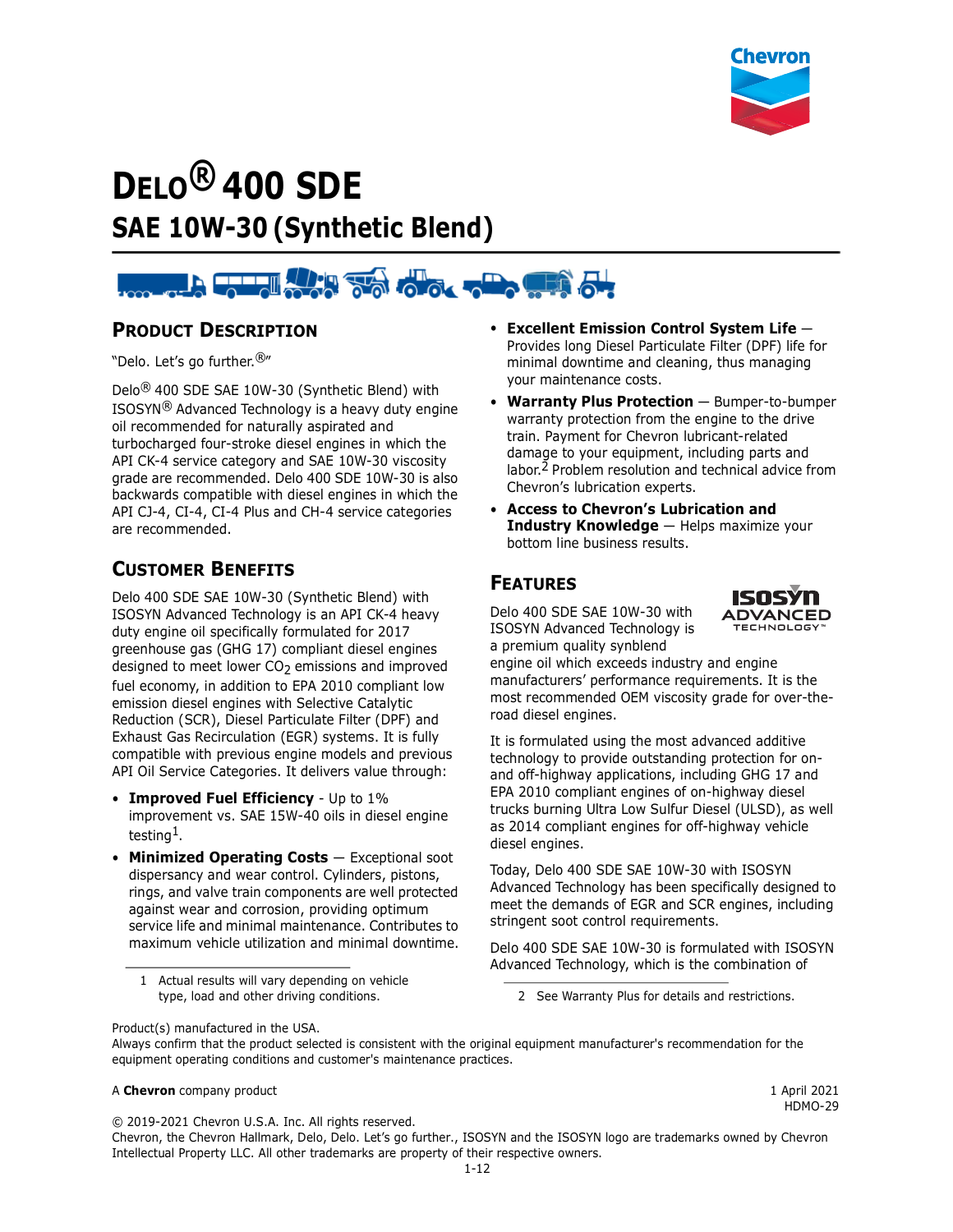Chevron's industry leading formulating expertise with unique, high performance additive chemistry to help extend the durability of your critical diesel engine parts.

## **ISOSYN ADVANCED TECHNOLOGY**

ISOSYN Advanced Technology is the combination of Chevron's outstanding formulating expertise, unique high performance additive chemistry and premium base oils that helps extend the durability of critical diesel engine parts.

Delo 400 products formulated with ISOSYN Advanced Technology can provide improved engine longevity, extended oil drain performance, and excellent diesel component parts protection, helping to extend vehicle life and minimize total cost of ownership when compared with previous generation Chevron HDMO formulations.

ISOSYN Advanced Technology benefits customers by helping to provide:

- Up to 35% improved oil oxidation control\*
- Up to 68% improved wear protection\*
- Up to 64% improved piston deposit control\*

\*Results will vary based on the particular Delo 400 product, operating conditions, and engine types. Always follow OEM recommendations and utilize used oil analysis testing when extending oil drain intervals.

#### **FUNCTIONS**

Delo 400 SDE SAE 10W-30 with ISOSYN Advanced Technology helps keep rings clean and free for maximum combustion pressure and minimal wear. Delo 400 SDE SAE 10W-30 minimizes valve and piston crown land deposits, thereby maintaining minimal oil consumption. Its high level of ashless dispersants keep fuel soot in suspension and help avoid filter plugging, heavy cylinder head sludge, abrasive polishing wear, high viscosity increase, and oil gelling. These problems can result in excessive engine wear and bearing failure on startup, without prior indication to the operator.

Specially selected oxidation inhibitors control oxidation, sludge, and undue thickening during oil drain periods. Delo 400 SDE SAE 10W-30's antiwear additive protects against valve train wear and scuffing of highly loaded parts operating under boundary lubrication. A specially selected viscosity index improver ensures easy flow at low temperatures and excellent film protection in hot engine areas.

The combination of premium dispersant additives and ISOSYN Advanced Technology allows Delo 400 SDE SAE 10W-30 to effectively disperse soot and keep it in suspension. This minimizes the risk of valve train wear, lever polishing, and filter plugging.

#### **APPLICATIONS**

Delo 400 SDE SAE 10W-30 with ISOSYN Advanced Technology is a heavy duty engine oil recommended for naturally aspirated and turbocharged four-stroke diesel engines in which the API CK-4 service category and SAE 10W-30 viscosity grade are recommended. It is formulated for engines operating under severe service and a wide range of climatic conditions.

Delo 400 SDE SAE 10W-30 with ISOSYN Advanced Technology is excellent for use in new advanced engines developed to meet the latest emissions and reliability standards and in engines equipped with features like four-valve heads, super-charging, turbocharging, direct injection, shorter piston crowns, higher power density, intercooling, full electronic management of fuel and emissions systems, exhaust selective catalytic reduction, exhaust gas recirculation, and exhaust particulate filters.

It is formulated for exceptional performance with ultra low sulfur diesel and low sulfur diesel fuels.

This product is recommended for use in today's most modern off-highway engines including those adapted for current emissions standards in construction, agriculture, mining, and marine applications.

Always confirm that the product selected is consistent with the original equipment manufacturer's recommendation for the equipment operating conditions and customer's maintenance practices.